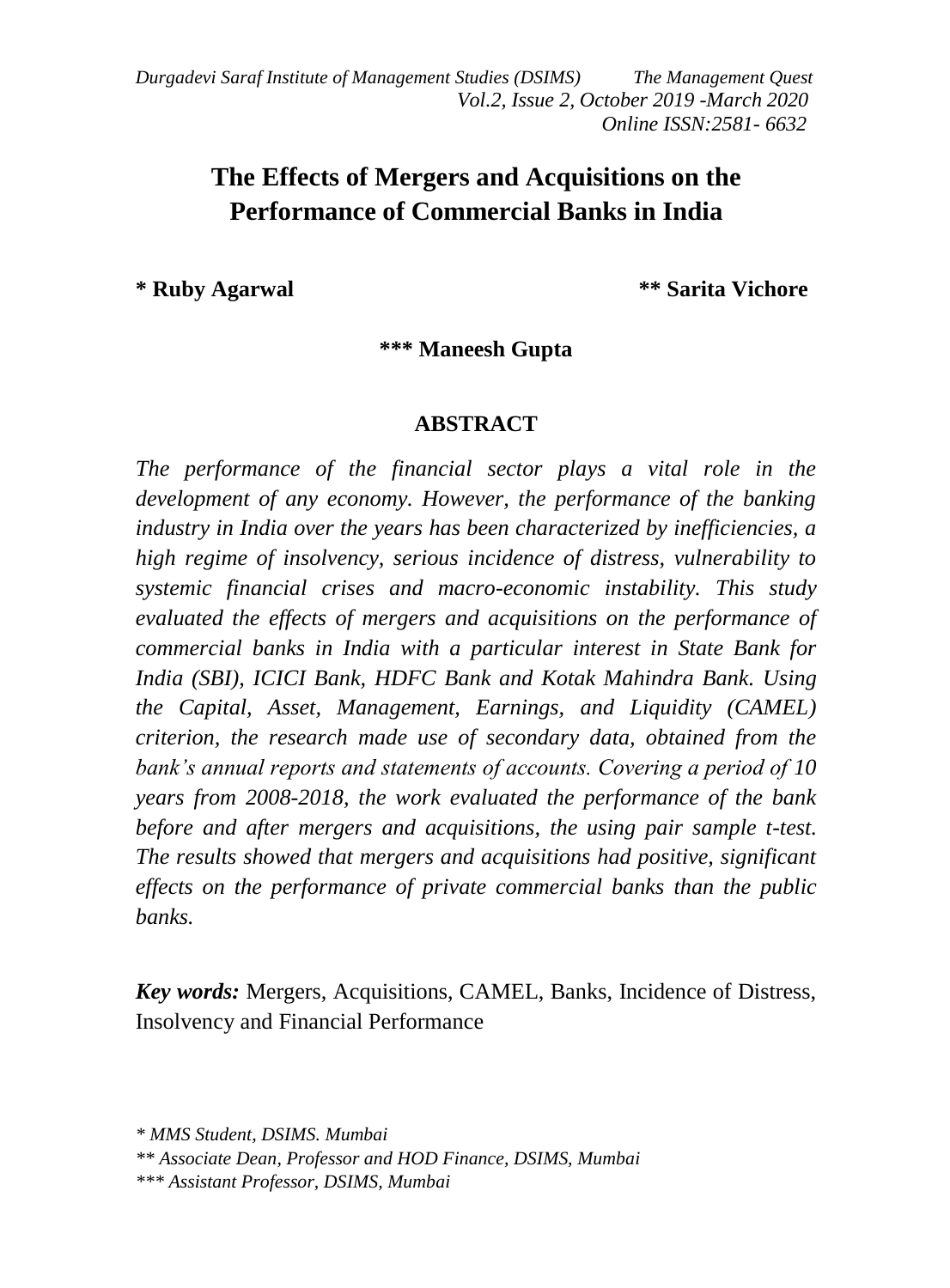## **INTRODUCTION**

The banking industry of any nation is the key driver of its economy. It is the prime mover of the economy as no economic activity will sail smoothly without adequate funds, the bulk of which is provided by the banking sector. Banks therefore occupy a significant place in the economy of every nation and should be given more attention than any other type of economic unit in an economy.

Banking industry plays a vital role in Indian financial system which contributes approximately 7.4% to India's GDP in 2019. Banks are considered as backbone for growth and development of an Indian economy. Indian Banking Sector is divided into four categories i.e. Public Sector Banks, Private Sector Banks, Foreign Banks in India and Cooperative and Regional Rural Banks. The Indian banks are anticipated to manage the large inflows and outflows of various resources which are of financial nature. For managing the inflow and outflow of financial resources a strong banking system through restructuring is needed. The banking sector of India is examined to be the biggest growing sector and the soundness of the banking system has been extremely important for the development of the country's economy. To meet this changing scenario the bank can adopt the plan of action like consolidation, Mergers and Acquisitions (M&A).

In 1991, there has been a paradigm shift in operations and functioning of financial sector in general and banking sector in particular with the opening up of Indian economy and adoption of liberalisation, privatisation and globalisation. This resulted in a considerable number of studies on M & A not only in India but worldwide. Incidentally, the Government of India along with the Reserve Bank of India have initiated mergers and acquisitions of the Indian banking sector with the anticipation that it would accrue benefits to the banks in terms of economies of scale and also make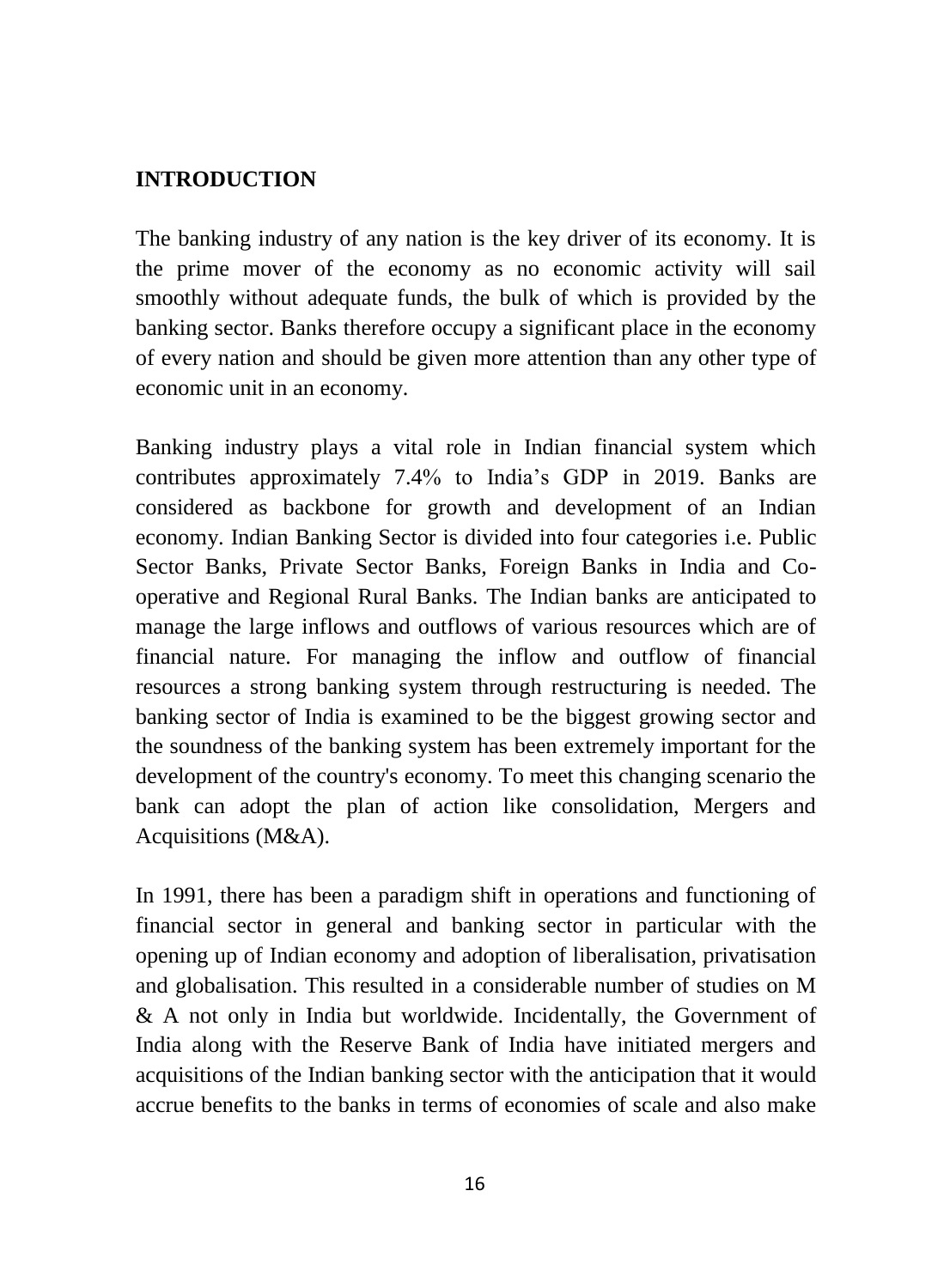an attempt to make the Indian banks more competitive and effective in the global market.

Today, the banking industry is counted among the rapidly growing industries in India. It has transformed itself from a sluggish business entity to a dynamic industry. The growth rate in this sector is remarkable and therefore, it has become the most preferred banking destinations for international investors. A relatively new dimension in the Indian banking industry is accelerated through mergers and acquisitions. It will enable banks to achieve world class status and throw greater value to the stakeholders.

The Purpose of this study is to evaluate the effect of M&As on the financial performance of merged commercial banks in India during 2008 - 2018 with particular reference to 4 banks i.e. State Bank of India (SBI), HDFC Bank, ICICI Bank and Kotak Mahindra Bank by using the CAMEL model.

### **CONCEPTUAL FRAMEWORK**

**1. Definition of Mergers and Acquisitions: Merger:**

A combination of two or more firms in which the assets and liabilities of the selling firm(s) are absorbed by the buying firm. (Sherman  $\&$  Hart, 2006)

## **Varieties of Mergers and Acquisitions:**

From the perspective of nature of business, according to Sherman and Hart (2006), M&As can be classified in the following manners.

 **Horizontal Merger** takes place when two firms that are in direct competition and share the same product lines and markets. Horizontal merger is generally a business consolidation that occurs between firms who operate in the same space, often as competitors offering the same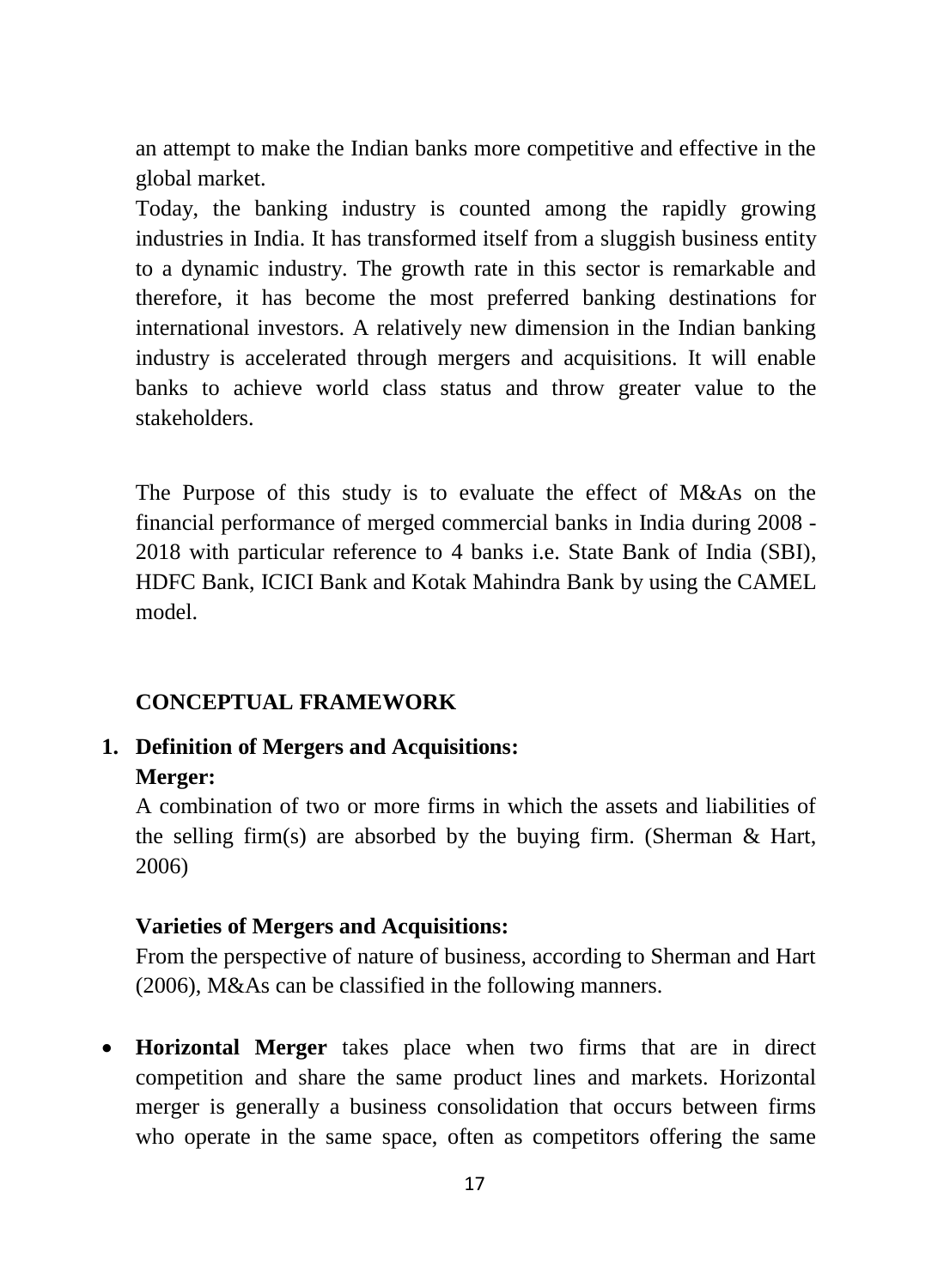good or service. It is common in sectors where competition is higher and benefits of merging firms are greater on account of synergies and potential gains.

- **Vertical Merger** is a merger between two firms producing different goods or services for one specific finished product. It takes place in the form of two or more firms, operating at different levels within an organization's supply chain, merge their operations. The objective behind such transactions is to reduce costs or improve efficiency by merging synergies/processes under common management and ownership.
- **Conglomeration** is a merger between firms that are involved in totally unrelated businesses. Such transactions could be either pure or mixed conglomerates. Pure ones involve firms with nothing in common, while mixed conglomerate mergers relate to firms that are looking for product extensions or market extensions.

### **Acquisition:**

It is the takeover of the ownership and management control of one company by another in which the buyer purchases an asset such as plant, a division or even an entire company' (Sherman and Hart, 2006).

### **2. CAMEL Model**

In the 1980s, CAMEL rating system was first introduced by U.S. supervisory authorities as a system of rating for on-site examination of banking institutions. It has been proved to be a useful and efficient tool in response to the financial crisis in 2008 by the U.S. government. CAMEL approach is significant tool which describes the relative financial strength of a bank and to suggest necessary measures to improve weaknesses of a bank. In India, RBI adopted this approach in 1996 followed on the recommendations of Padmanabham Working Group (1995) committee. The reason being, the CAMEL model is adopted because it is the simplest model and it makes easy to compare the financial performance of a wide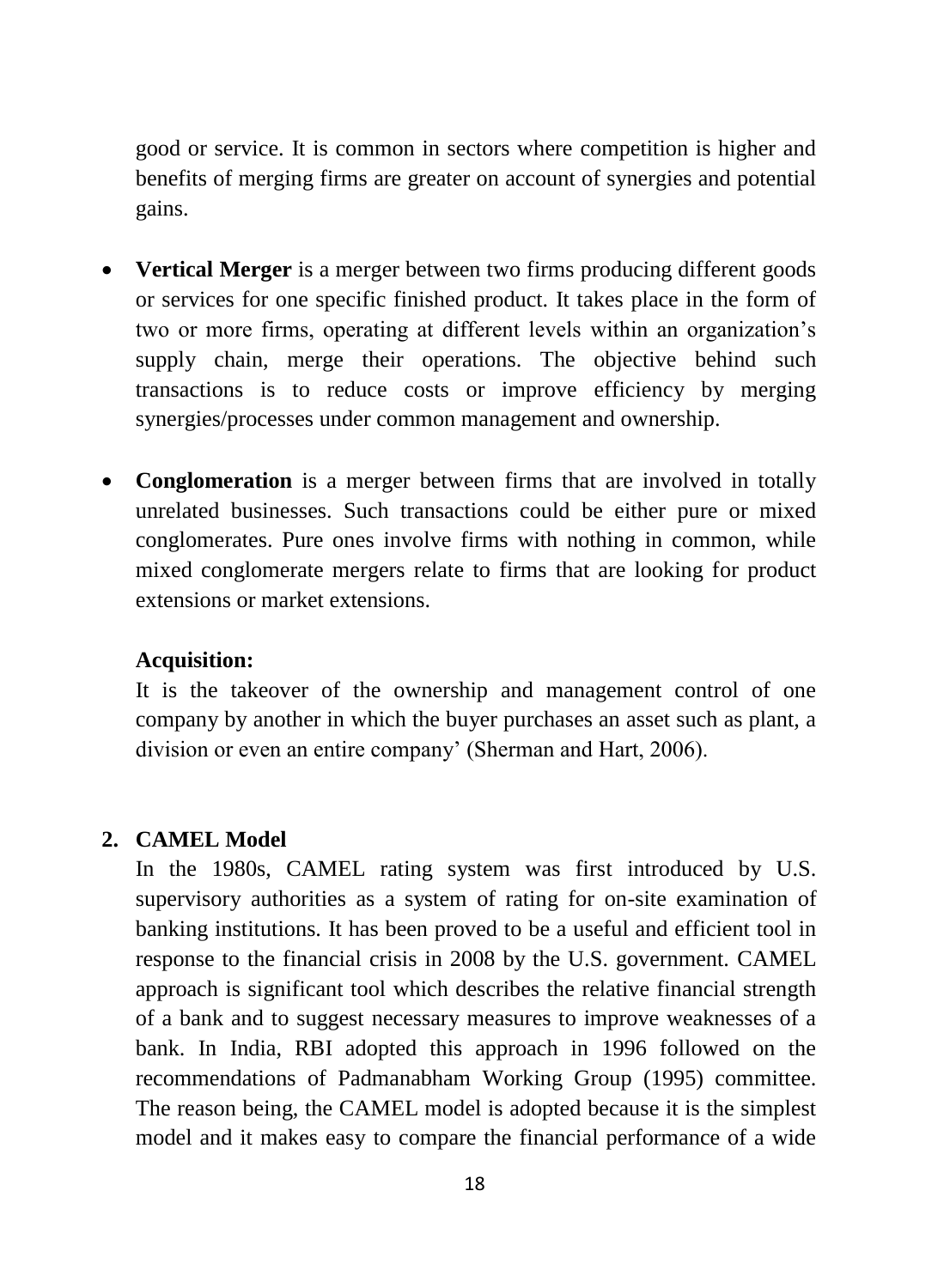range of banks. "CAMEL is basically a ratio-based model for evaluating the performance of banks by various ratios. CAMEL is an acronym for five components of bank safety and soundness.

(C)Apital Adequacy (A)Ssets (M)Anagement Capability (E)Arnings (L)Iquidity

**Capital Adequacy**- It is an important parameter for a bank to conserve and protect stakeholders, confidence and prevent the bank from bankruptcy. An institution's capital adequacy depends on its growth plans, interest and dividend practices, ability to control risks and economic environment. Capital Adequacy reflects the overall financial condition of the banks and also the ability of management to meet the need for additional capital. Reserve Bank of India (RBI) prescribes banks to maintain minimum Capital to Risk Weighted Assets Ratio (CRAR) of 9% with regard to credit risk, market risk and operational risk on an ongoing basis, as against 8% prescribed in BASEL documents.

**Asset quality**- It covers an institutional loan's quality which reflects the earnings of the institution. It is an indicator of healthiness of banks against loss of value in the assets as asset impairment risks the solvency of banks. The asset quality is assessed with respect to the level of non-performing assets, adequacy of provisions, distribution of assets etc. Asset quality indicates the type of the debtors the bank is having.

**Management Efficiency**- It refers to the capability of the management to ensure the safe operation of the institution as it complies with the necessary internal and external regulations. It reflects the capability of management to properly react to financial stress as well as to control and mitigate risks of the institution's daily activities.

**Earning Quality**- It represents the sustainability and growth of future earnings of an institution as well as its competency to maintain quality and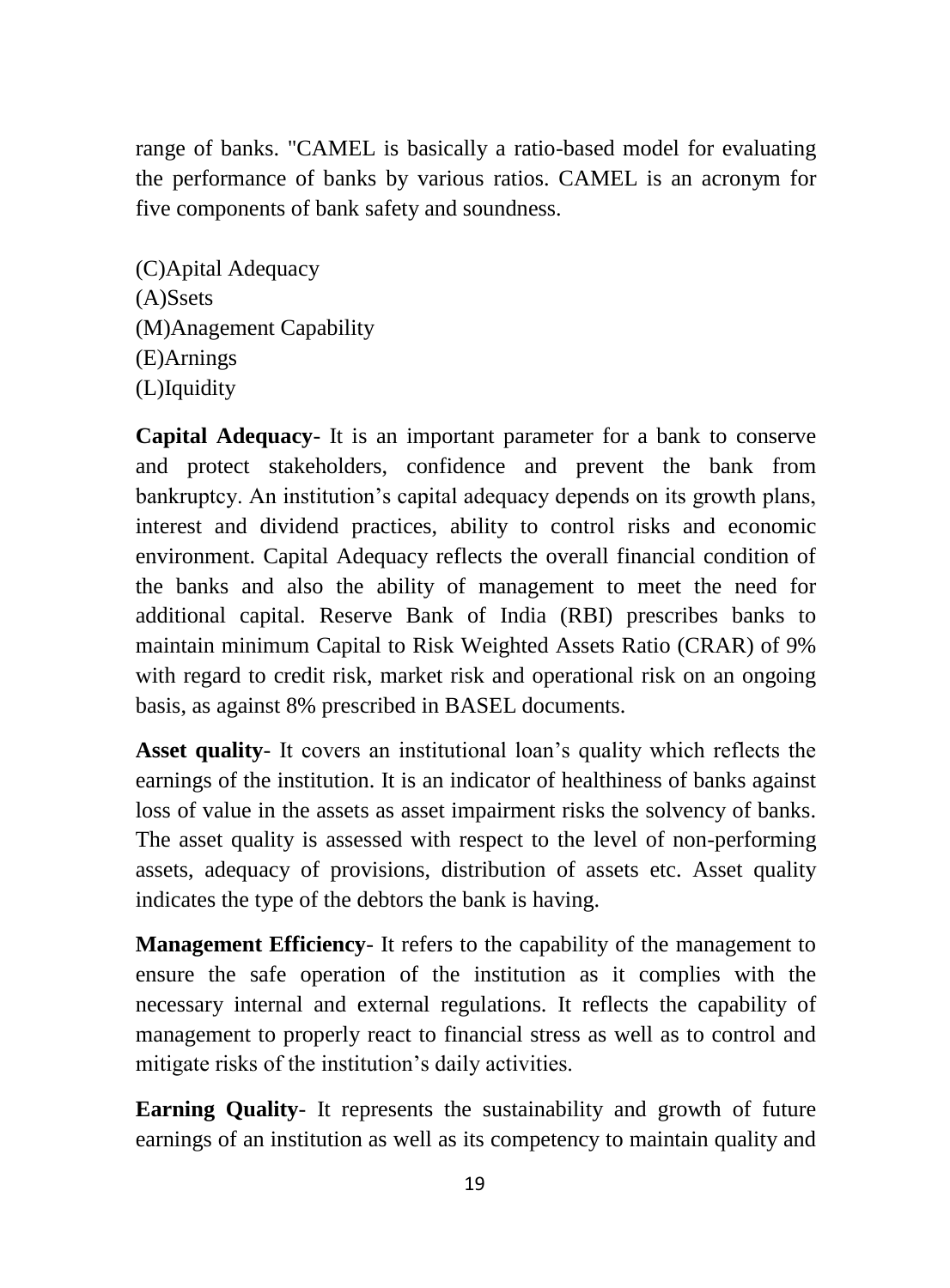retain competitiveness. Earnings quality is determined by assessing profitability, growth, stability, net interest margin, net worth level and the quality of the institution's existing assets.

**Liquidity position**- It is a measure of an institution's short-term solvency which enables it to

procure sufficient funds either by increasing liabilities or by converting its assets to cash quickly at a reasonable cost. Banks have to take proper care in hedging liquidity risk, while at the same time ensuring that a good percentage of funds are invested in higher return generating investments, so that banks can generate profit while at the same time provide liquidity to the depositors. Among a bank's assets, cash investments are the most liquid. A high liquidity ratio indicates that the bank is more affluent.

| Sr.<br>No. | <b>Transferee Bank</b> | Transferor Bank                            | Date of Merger       |  |
|------------|------------------------|--------------------------------------------|----------------------|--|
| 1.1        | State Bank of India    | <b>State Bank of Travancore</b><br>(SBT)   | March 31, 2017       |  |
| 2          | State Bank of India    | State Bank of Bikaner and<br>Jaipur (SBBJ) | March 31, 2017       |  |
| 3          | State Bank of India    | State Bank of Hyderabad<br>(SBH)           | March 31, 2017       |  |
| 4          | State Bank of India    | State Bank of Mysore (SBM)                 | March 31, 2017       |  |
| 5          | State Bank of India    | State Bank of Patiala (SBP)                | March 31, 2017       |  |
| 6          | State Bank of India    | Bhartiya Mahila Bank (BMB)                 | March 31, 2017       |  |
| 7.8        | Kotak Mahindra<br>Bank | <b>ING Vyasa Bank</b>                      | March 31, 2015       |  |
| 8.9        | <b>ICICI</b> Bank      | Bank of Rajasthan                          | August 13, 2010      |  |
| 9          | <b>HDFC</b> bank       | Centurion Bank of Punjab                   | February 25,<br>2008 |  |

**Table 1: Merger and Acquisition in the Indian Banking Sector from FY 2008-2018**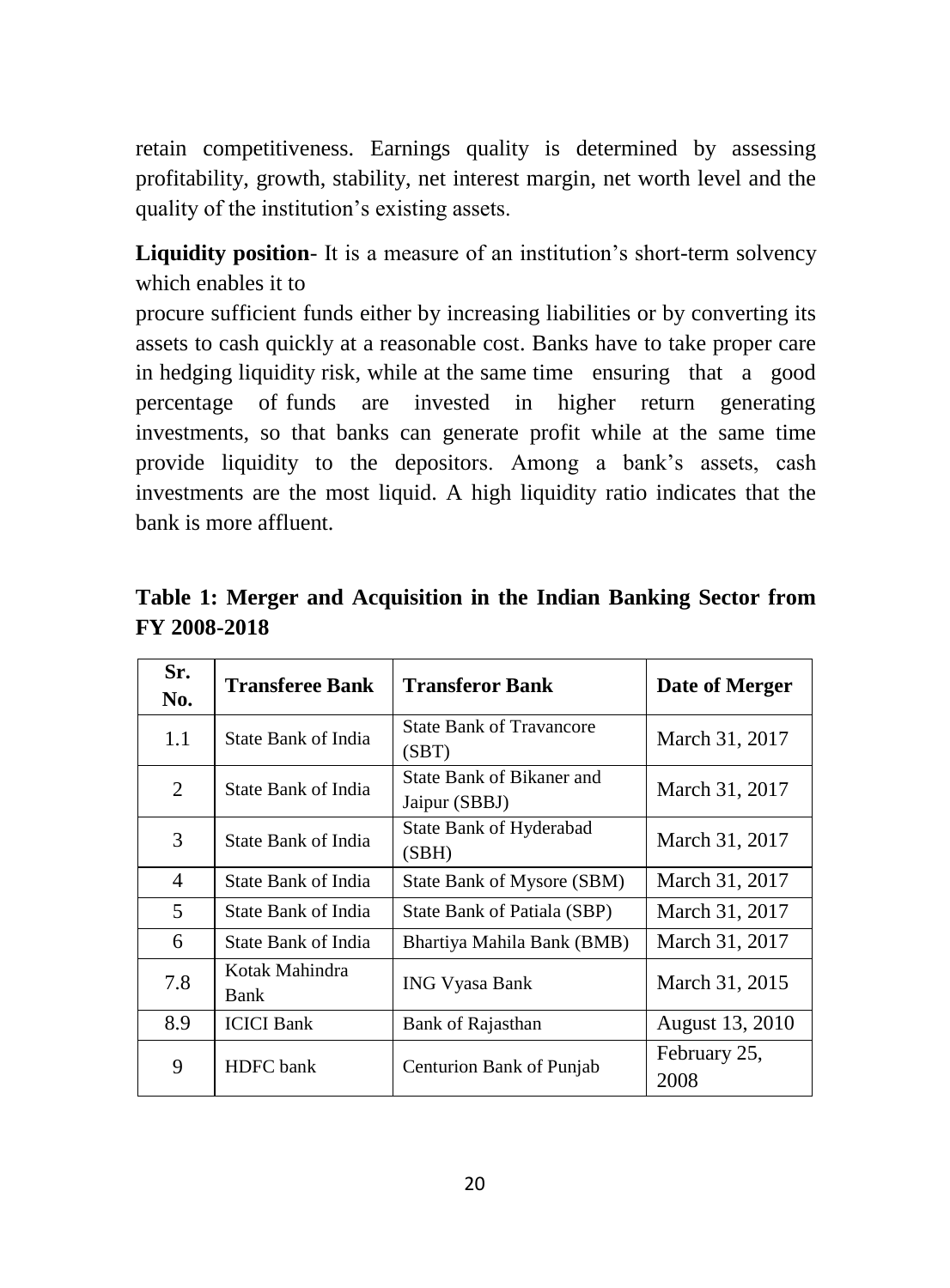#### **LITERATURE REVIEW**

**Anderibom et al., (2015)**, examines the effect of Mergers and Acquisition on the performance of commercial banks in Nigeria with a particular interest in United Bank for Africa (UBA) Plc. using CAMEL Approach. The study uses secondary data which is obtained from the financial reports of banks. The author uses pre and post merger data by applying a paired sample t-test. The study reveals that M&A had positive and significant effect on the performance of commercial banks in Nigeria. **Brahma Chaudhari (2010)** made a comparative analysis of SBI and ICICI: CAMEL approach. The analysis reveals that both SBI and ICICI have been maintaining the required standard and running profitably. But with regard to profitability and management efficiency, ICIC bank has been a better performance as compared to SBI. **Dr. (Mrs.) Prashanta Athma, A. Bhavani (2017)** studies about Trends in Mergers in Banking Sector in India: An Analysis and resulted that there is a significant difference between the mergers of both (Private & Public) sectors and also indicating that the Public Sector Banks dominated the scenario of mergers. **Kalaichelvan K (2011)** analyzed the implication of merger on liquidity, operating performance and profitability aspects and found that private banks were in better position in their pre-merger period as compared to post-merger performance, whereas the public sector banks have shown significant improvement in performance after the merger. **Devarajappa S, (2012)** explored various motives of merger in Indian banking industry. It also compared pre and post merger financial performance of merged banks with the help of financial parameters like, Gross Profit margin, Net Profit margin, operating Profit margin, Return on Capital Employed, Return on Equity, and Debt Equity Ratio. Finally the study indicates that the banks have been positively affected by the event of merger. **Kaur & Kaur, (2010)** examined the impact of mergers on the cost efficiency of banks that merged during post liberalization period during 1990-91 to 2007-08. To test the efficiency differences between public and private both parametric and non-parametric tests were employed. It was found that over the entire study period average cost efficiency of public sector banks was found to be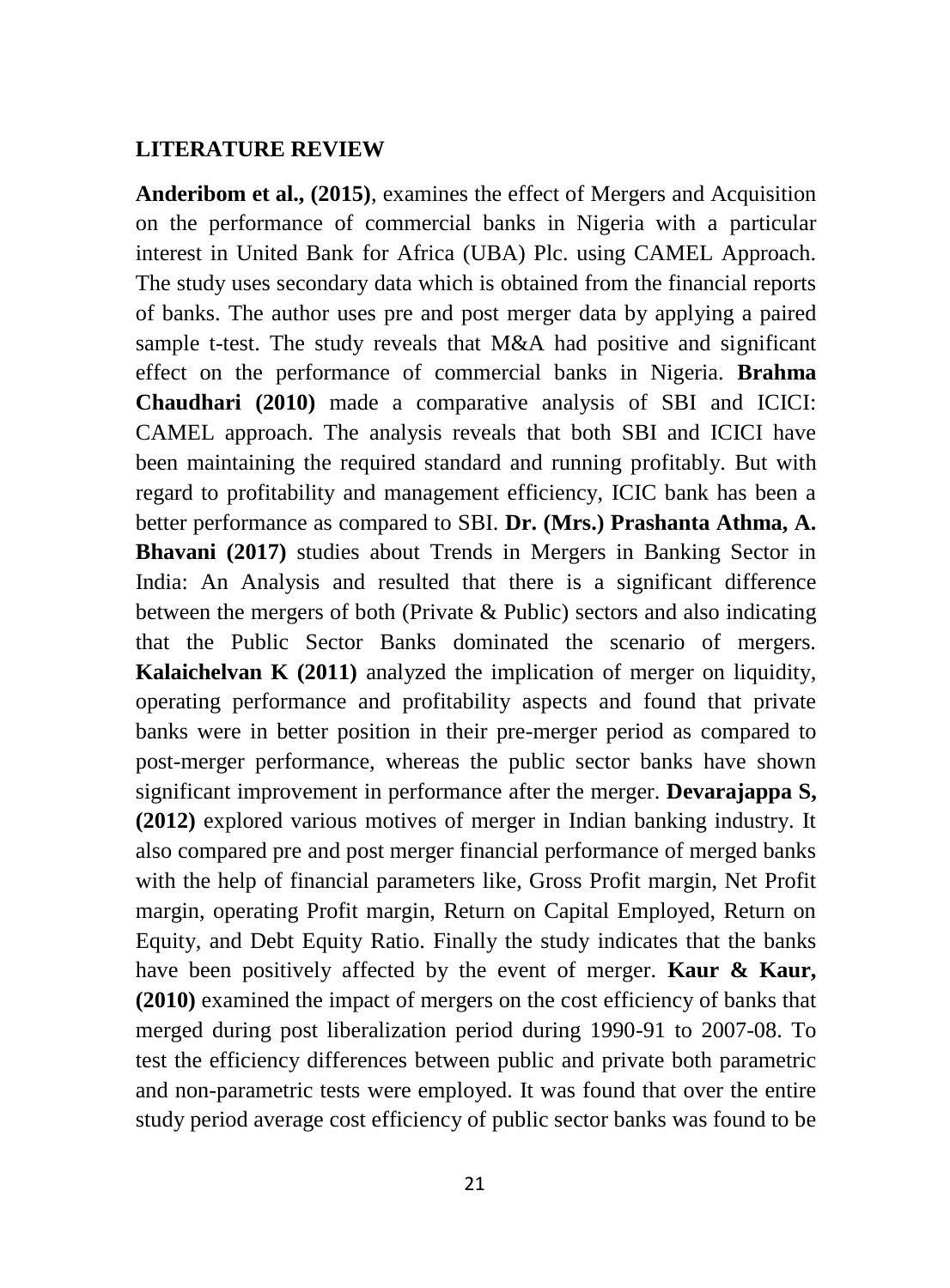73.4 and for private sector banks was 76.3 percent. It was noticed that to some extent merger programmed had been successful in Indian banking sector. It was suggested that Government should not promote merger between strong and distressed banks as a way to promote the interest of the depositors of distressed banks, as it would have adverse effect upon the asset quality of the stronger banks. **Makkar (2013)** analyzed comparative analysis of the financial performance of Indian commercial banks. The study considered a sample of 37 banks (22 public sector banks and 15 private sector banks) for the period from 2006-07 to 2010-11. The study found that the IDBI Bank was the best performing bank followed by Kotak Mahindra Bank and ICICI Bank. Dhanalaxmi Bank had the worst performance followed by J & K Bank and Karnataka Bank Ltd. The results of the t-test disclosed there is no significant difference in the Management, Liquidity Position and Sensitivity to market risk of the two different banks groups. The study concluded that on an average, there is no statistically significant difference in the financial performance of the public and private sector banks in India, but still, there is a need for overall improvement in the public sector banks to make their position strong in the competitive market in India. **Jagjeet Kaur, Dr. Harsh Vineet Kaur (2016)** analyzed the public sector bank's performance from 2004 to 2014 by means of the CAMEL model. The results showed that the first position is taken by Bank of Baroda, next by PNB and last position by Central Bank of India. Bank of Baroda and PNB were considered the more steady banks, next by Indian bank and IDBI banks as per CAMEL model. Canara bank & SBI were considered as medium performance. Union Bank, Bank of India, Syndicate Bank & CBI were considered below average performance. **Dr. JeelanBasha.V (2018)** studied the Comparative Performance Analysis of Selected Banks Using Camel Model by examines the performance of 6 banks for the period 2013-17. From the study they have summarized on an average consistency basis of CAMEL model, Canara bank stands the best among sample banks during the study period. **Aspal and Malhotra (2013)** measured the financial performance of Indian public sector banks' asset by camel model and applying the tests like Anova, f test and arithmetic test for the data collected for the year 2007-2011. They concluded that the top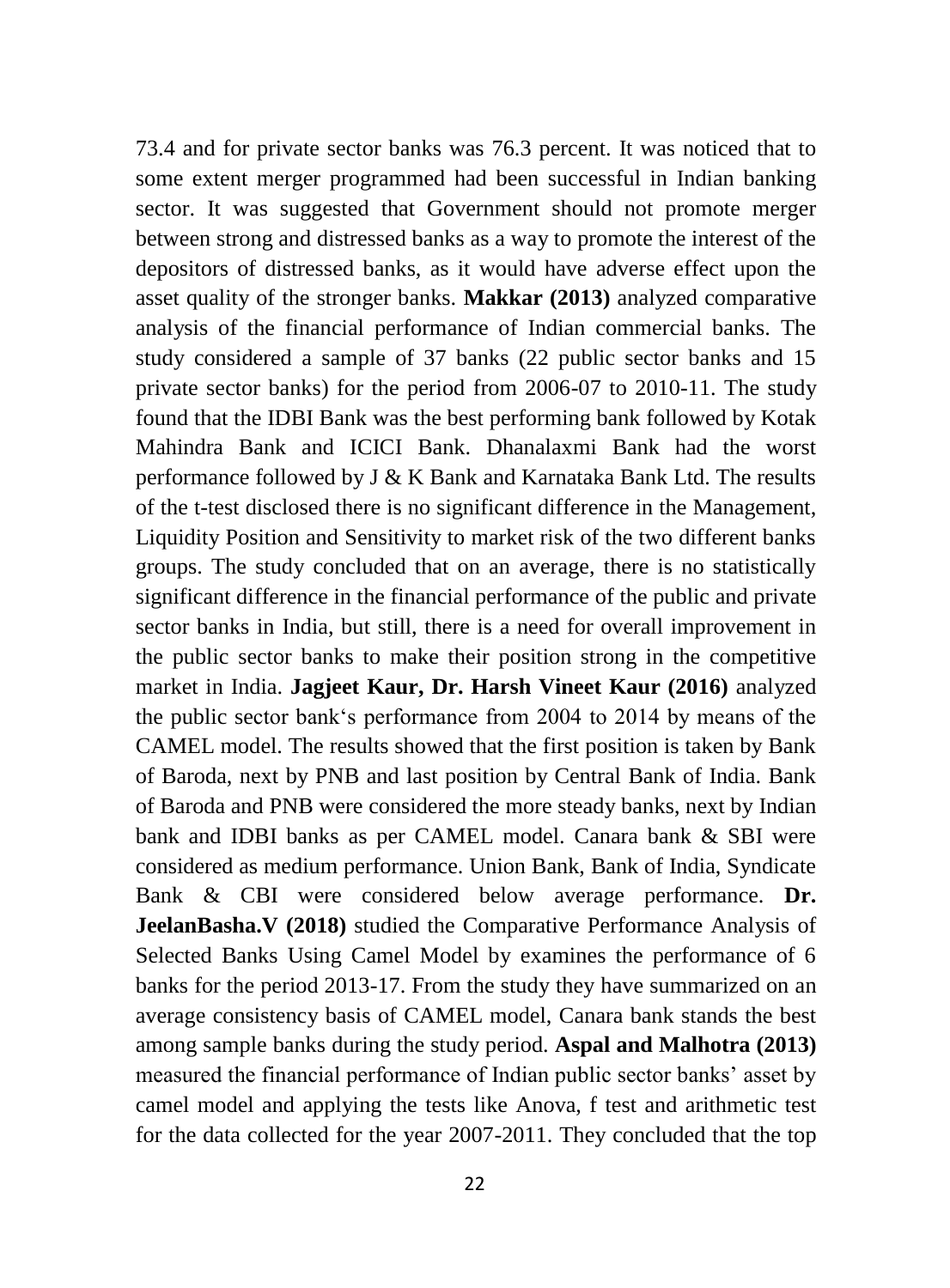two performing banks are bank of Baroda and Andhra bank because of high capital adequacy and asset quality and the worst performer is united bank of India because of management inefficiency, low capital adequacy and poor assets and earning quality. Central bank of India is at last position followed by UCO bank and bank of Maharashtra. **Purohit and Bothra (2018)** compare the performance of SBI and ICICI Bank using CAMEL parameters. They conclude that ICICI bank needs to improve its position with regard to capital adequacy and asset quality while SBI need to improve its position with regard to management efficiency, earning quality and liquidity. **Meghani (2015)**, a comparative study on financial performance of public sector banks in India: An analysis on CAMEL model. This study is to analyze the financial position and performance of the Bank of Baroda and Punjab National Bank in India based on their financial characteristics. This study attempts to measure the relative performance of Indian banks. For this study have been used public sector banks. The results suggested that adequacy ratio, assets quality, management, earnings, liquidity and bank size are statistically significant in explaining bank failure in public sector banks. **Anand and Singh (2008)** analyses five mergers in the Indian banking sector to capture the returns to shareholders as a result of the merger announcements using the event study methodology. Their study reveals that the merger announcements in the Indian banking industry have positive and significant shareholder wealth effect both for bidder banks and target banks. **Deepak Sahni & Soniya Gambhir (2018)** evaluates the impact of Merger and Acquisition on the financial performance of selected commercial banks in India for this purpose a case of Centurion Bank of Punjab Ltd and HDFC Bank Ltd is selected through judgment as sample case. The study uses Camel approach and T-Test for evaluating the financial performance before and after Merger and Acquisition. From the study it was found that most of the ratios related to Capital adequacy, Earning quality and Asset quality have performed well but most of the ratios related to Management quality (i.e. Business per employee and profit per employee) and liquidity ratios have not performed well. **Kumar S. (2013)** observed that after the execution and implementation of reform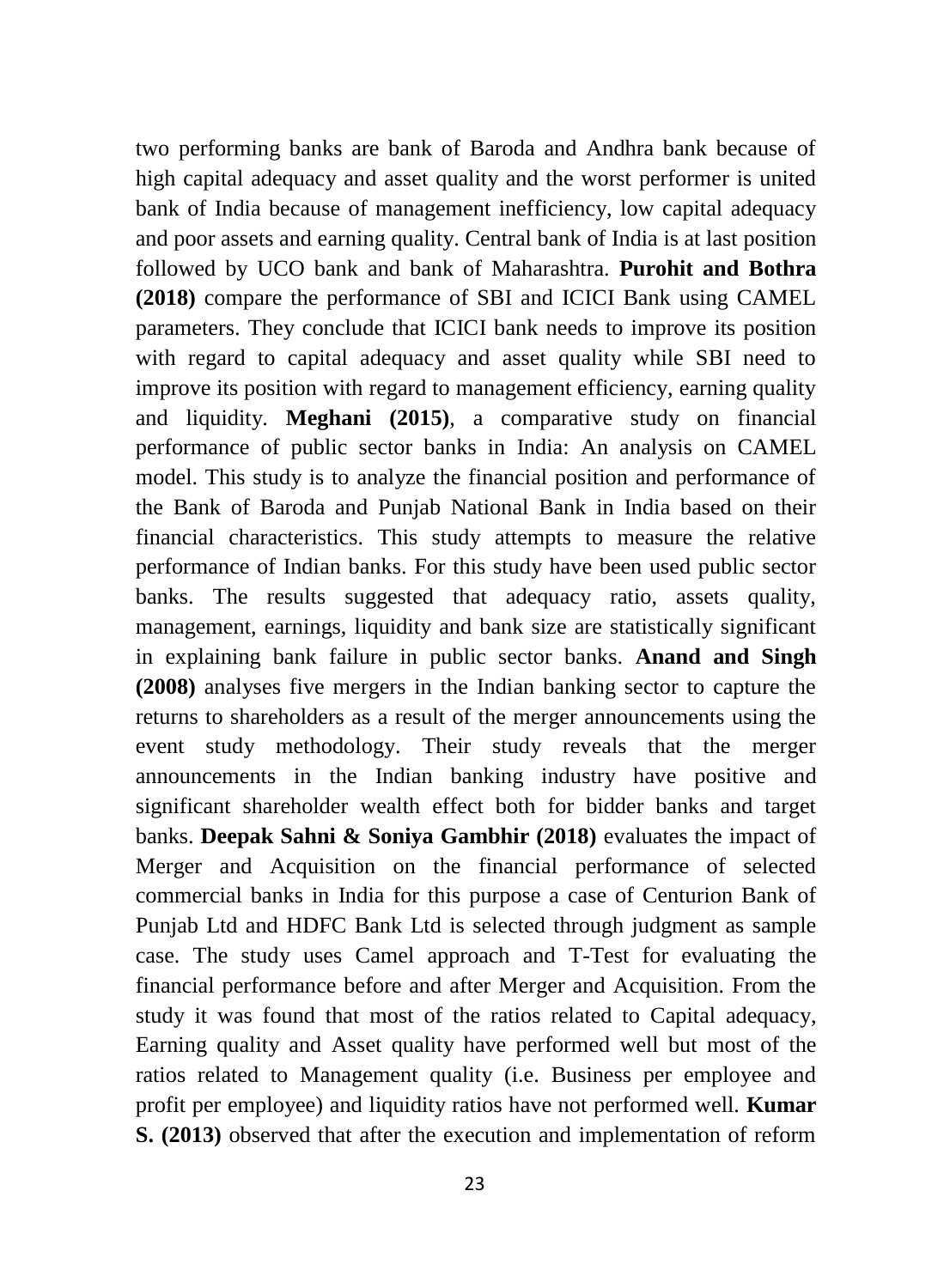measures, there has been large changes in the ideas, perceptions and working of commercial banks. The author examines the pre-merger and post-merger performance of two banks i.e. Bharat Overseas Bank and Indian overseas Bank by comparing their efficiency parameter like Business per employee, Return on assets, Profit per employee etc. The study concluded that smaller banking firms are less efficient and more risky than larger banking firms. Although individual bank as well as its branch too can be effective, but the combined assets, systems and technology platforms of the corporate parents will reduce the risk and extend the credit, which a single particular bank cannot do.

## **OBJECTIVES**

The present study is proposed to carry out to meet the following objectives:

1. To determine the effect of mergers and acquisitions of State banks of India, HDFC Bank, ICICI Bank and Kotak Mahindra Bank since the year 2008-2018.

2. To evaluate the financial performance of selected commercial banks before and after the merger using CAMEL (Capital Adequacy, Asset Quality, Management Quality, Earning Quality and Liquidity) Model.

## **METHODOLOGY**

### **Sources of Data:**

The study is based on Secondary Sources which includes the Annual Reports of the Select Banks, research publications etc.

## **Period of Study:**

The study will cover a period of ten financial years from 2008 to 2018.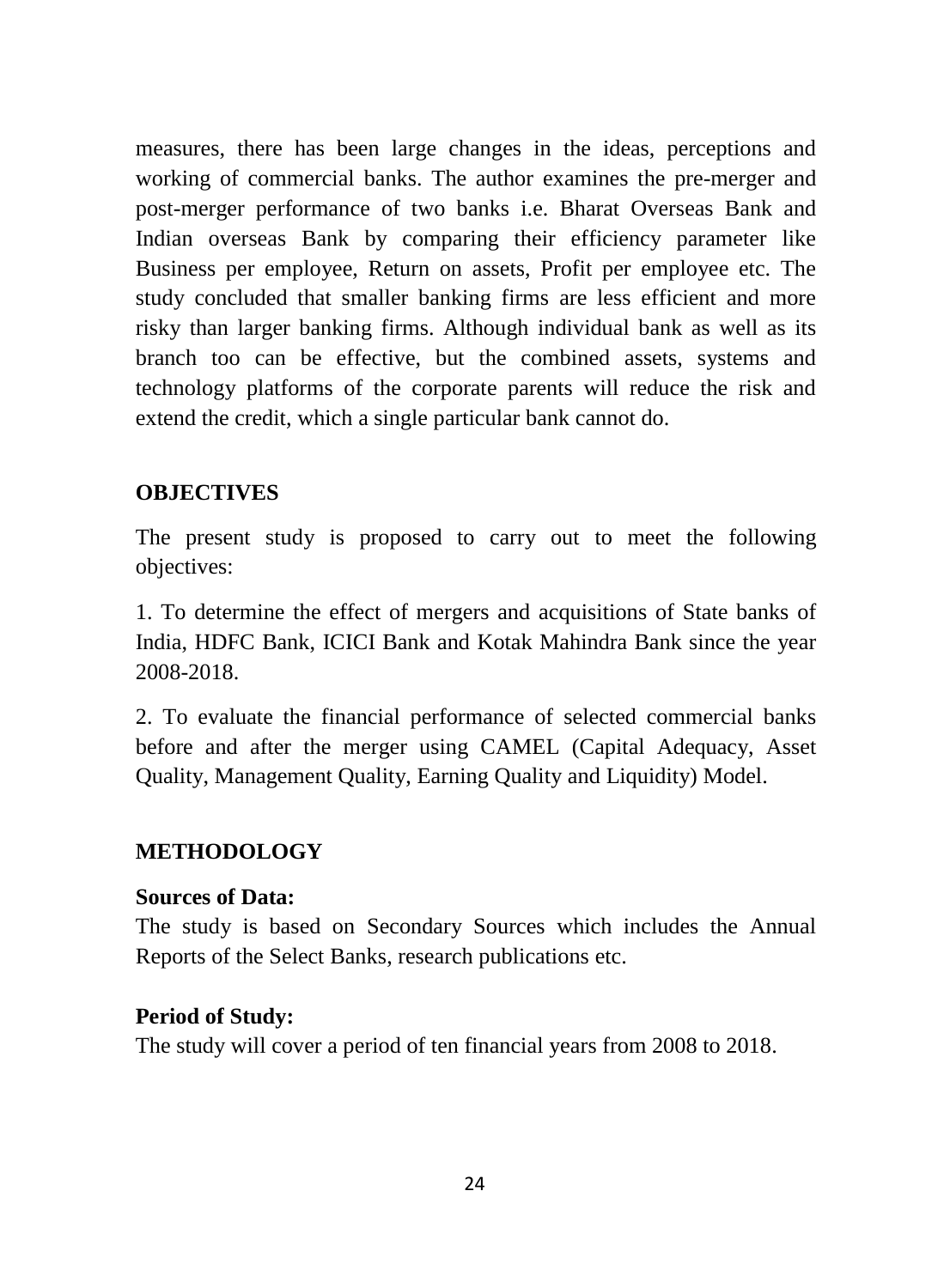## **Sample Selection:**

Several Mergers have taken place in the Banking Sector in India between various Banks for various reasons. The study has taken up all those commercial Banks who have participated in the Merger activity since the year 2008 to 2018.

## **Data analysis tools:**

Financial ratio analysis tools are used to determine the performance of the banks in the frame work of CAMEL components.

T test Statistical tool are used to test the Hypothesis as to whether there is any significant difference in the performance of the select Banks before and after the Merger.

# **HYPOTHESIS OF THE STUDY**

H0: There is no significant change in the CAMEL ratios of the merged banks pre and post merger.

 $H_1$ : There is significant change in the CAMEL ratios of the merged banks pre and post merger.

# **LIMITATIONS OF STUDY**

The study suffers from certain limitations and some of these are mentioned below so that finding of the study can be understood in a proper perspective. The limitations of the study are as follows:

- The present study is limited to only 4 commercial banks of India. Hence, the results are not applied to the entire banking sector.
- This study is limited to only ten-year time period (2008 to 2018).
- The study is based only on secondary data which has been collected from published annual reports of banks and various relevant internet sources.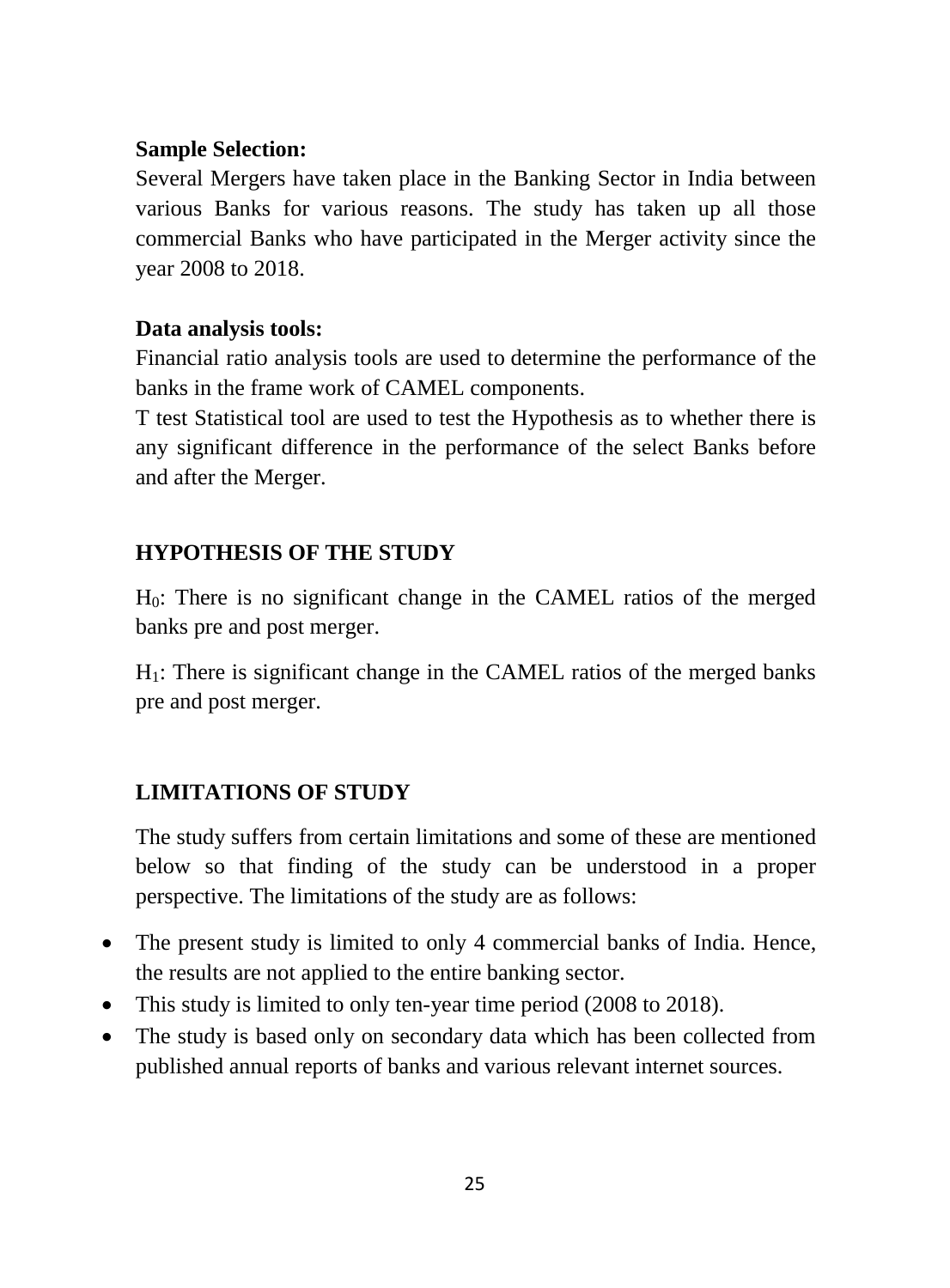### **DATA ANALYSIS AND INTERPRETATION**

| <b>Banks</b>                  | <b>SBI</b> Bank |          | Kotak Mahindra Bank |          | <b>ICICI Bank</b> |                                     | <b>HDFC Bank</b> |        |
|-------------------------------|-----------------|----------|---------------------|----------|-------------------|-------------------------------------|------------------|--------|
| Ratio                         | Pre             | Post     | Pre<br>Post         |          | Pre               | Post                                | Pre              | Post   |
|                               | FY 15-16        | FY 17-18 | FY 13-14            | FY 15-16 |                   | FY 09-10 FY 11-12 FY 07-08 FY 09-10 |                  |        |
| C CAR                         | 13.12%          | 12.60%   | 18.80%              | 16.34%   | 19.40%            | 18.50%                              | 13.60%           | 17.44% |
| <b>Net NPA</b>                | 3.81%           | 5.73%    | 1.08%               | 1.06%    | 2.12%             | 0.73%                               | 0.47%            | 0.31%  |
| M ROA                         | 0.46%           | $-0.19%$ | 1.80%               | 1.20%    | 1.13%             | 1.50%                               | 1.32%            | 1.53%  |
| (In <b>Billion</b> )<br>E PBT | 138             | $-155$   | 31                  | 23       | 53                | 88                                  | 23               | 43     |
| L IDR                         | 31.97%          | 38.45%   | 49.37%              | 38.26%   | 53.28%            | 61.16%                              | 47.29%           | 37.85% |

#### **Table-2: Banks performance ratios (CAMEL)**

#### **INTERPRETATIONS**

- 1) Table-2 clearly indicates Pre-Merger ratio of the CAR of SBI, Kotak Mahindra Bank and ICICI Bank is 13.12%, 18.80%, 19.40%, respectively and fell down in Post-Merger of SBI, Kotak Mahindra Bank and ICICI Bank is 12.60%, 16.34%, 18.50% respectively. Whereas, HDFC Bank Pre-Merger ratio of CAR is 13.60% and rose to 17.44% in Post-Merger which says that the merger had improved the performance of the HDFC bank in terms of capital adequacy. Both the ratios (Pre & post) are higher than the standard ratio prescribed by Basal II and RBI guideline. Hence, we can say that all 4 banks were able to manage the requirement of minimum CAR. It shows that the banks are adequately capitalized before and after merger.
- 2) As we can see from the Table-2 Pre-Merger ratio of Net NPAs to Net Advance of SBI is 3.81%, which increases to 5.73% due to an increase in non-performing assets after merger. Whereas, Kotak Mahindra Bank, HDFC Bank and ICICI Bank Pre-Merger ratio of Net NPAs to Net Advance is 1.08%,2.12%,0.47%, respectively which decreases in Post-Merger to 1.06%,0.73%, 0.31% respectively. With reference to asset quality the NPA's-to-total advances ratio for State Bank of India is highest as compared to other banks, which means that SBI banks is having higher inability in terms of recovering their advances compared to the all the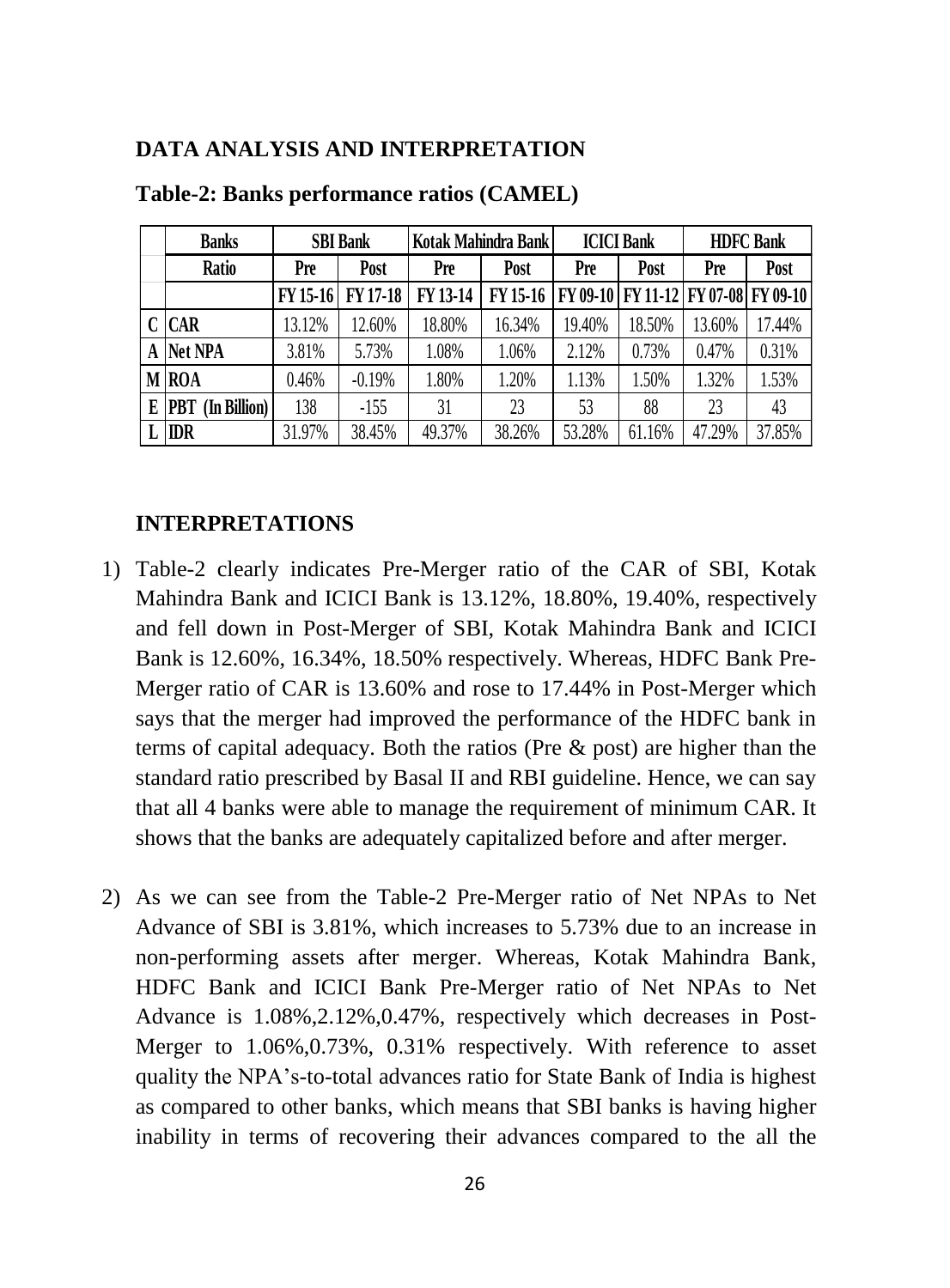other banks. So, I conclude that except SBI bank all other bank had improved the performance in terms of assets quality after merger.

- 3) Table-2 shows Pre-Merger ratio of Return on Assets ratio (ROA) of SBI and Kotak Mahindra Bank is 0.46%, 1.80%, respectively which decreases in Post-Merger to (0.19) %, 1.20% respectively. Whereas, HDFC Bank and ICICI Bank Pre-Merger ratio of Return on Assets is 1.13%,1.32%, respectively, which increases in Post-Merger to 1.50%,1.53%, respectively. In terms of management capability, the HDFC Bank and ICICI Bank had improved the performance of the bank after merger.
- 4) Table-2 represents Pre-Merger Profit Before Tax (PBT) of SBI and Kotak Mahindra Bank is Rs.137740574, Rs.31237154 respectively which decreases in Post-Merger to Rs. (155282416), Rs.22724535 respectively. Whereas, HDFC Bank and ICICI Bank Pre-Merger ratio of Return on Assets is Rs.53453218, Rs.22806300, respectively which increases in Post-Merger to Rs.103919499, Rs.42891365, respectively. So, I conclude that merger had improved HDFC and ICICI Banks performance in terms of earning efficiency.
- 5) As we can see from the Table-2 Pre-Merger ratio of Investment deposit ratio (IDR) of SBI and ICICI Bank had increased after merger, i.e. from 31.97%,53.28% to 38.45%, 61.16%, respectively. Whereas, Kotak Mahindra Bank and HDFC Bank indicates decline after merger, i.e. from 49.37%, 47.29% to 38.26%, 37.85%, respectively. So, I conclude that merger had improved SBI and ICICI Banks performance in terms of Liquidity efficiency.

#### **HYPOTHESIS TESTING**

For hypothesis testing, pre and post merger financial ratios have been calculated and compared to see if there are any significant statistical changes in financial performance by using paired sample t-test at a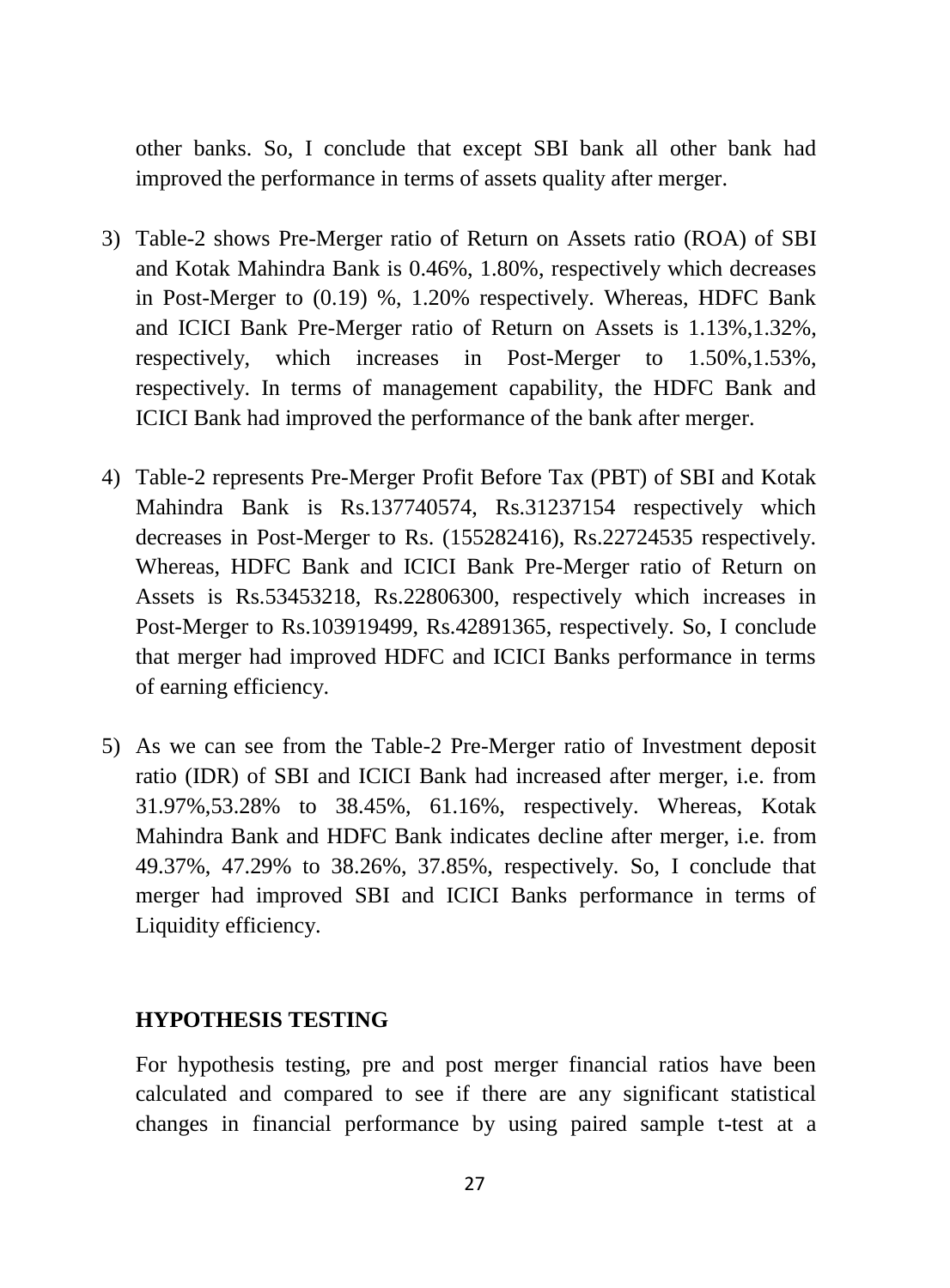confidence level 0.05 or 95% (2 tailed). The results are shown in the following table for the merged company.

|  |              | <b>Mean</b> |             | <b>Mean</b>       | <b>STDEV</b> |        |          | <b>T-Value</b> P-Value |
|--|--------------|-------------|-------------|-------------------|--------------|--------|----------|------------------------|
|  |              | Pre         | <b>Post</b> | <b>Difference</b> | Pre          | Post   |          |                        |
|  | C CAR        | 0.148       | 0.285       | $-0.137$          | 0.029        | 0.242  | $-1.235$ | 0.285                  |
|  | A Net NPA    | 0.015       | 0.014       | 0.001             | 0.006        | 0.009  | 0.341    | 0.750                  |
|  | <b>M</b> ROA | 0.011       | 0.017       | $-0.005$          | 0.001        | 0.002  | $-4.557$ | 0.010                  |
|  | <b>E</b> PBT | 43.430      | 131.121     | $-87.691$         | 9.575        | 28.802 | $-8.197$ | 0.001                  |
|  | $L$ IDR      | 0.459       | 0.548       | $-0.089$          | 0.047        | 0.069  | $-1.801$ | 0.146                  |

**Table 3: Paired Samples T-test of ICICI Bank**

Based on the results of t-test (95% significance level) we got in Table 4, indicates that the post-merger Return on Assets (ROA) and Profit before Tax (PBT) of ICICI Bank with a level of significance of  $P = 0.010, 0.001$ , respectively, which is less than the p-value 0.05, Null Hypothesis has been rejected. Whereas, Capital Adequacy ratio, net NPA and Investment Deposit Ratio P value is 0.285, 0.750 and 0.146, respectively which is greater than 0.05 level of significance, Therefore, Null Hypothesis is accepted. So, it can be concluded only Return on Assets (ROA) and Profit before Tax (PBT) is affected by merger and other parameters did not bring any significant changes in the financial position after merger.

|   | <b>Mean</b>    |        |             | <b>Mean</b>       | <b>STDEV</b> |        |          | <b>T-Value</b> P-Value |
|---|----------------|--------|-------------|-------------------|--------------|--------|----------|------------------------|
|   |                | Pre    | <b>Post</b> | <b>Difference</b> | Pre          | Post   |          |                        |
|   | $C$ $CAR$      | 0.124  | 0.166       | $-0.042$          | 0.009        | 0.005  | $-7.335$ | 0.002                  |
| A | <b>Net NPA</b> | 0.003  | 0.002       | 0.001             | 0.001        | 0.001  | 1.550    | 0.196                  |
|   | <b>M</b> ROA   | 0.014  | 0.018       | $-0.004$          | 0.001        | 0.002  | $-3.049$ | 0.038                  |
| E | <b>PBT</b>     | 13.742 | 80.287      | $-66.546$         | 6.107        | 33.391 | $-5.451$ | 0.006                  |
|   | <b>IDR</b>     | 0.533  | 0.366       | 0.167             | 0.064        | 0.018  | 5.553    | 0.005                  |

**Table 4: Paired Samples T-test of HDFC Bank**

Based on the results of t-test (95% significance level) we got in Table 4, indicates that the post-merger Capital Adequacy ratio, Return on Assets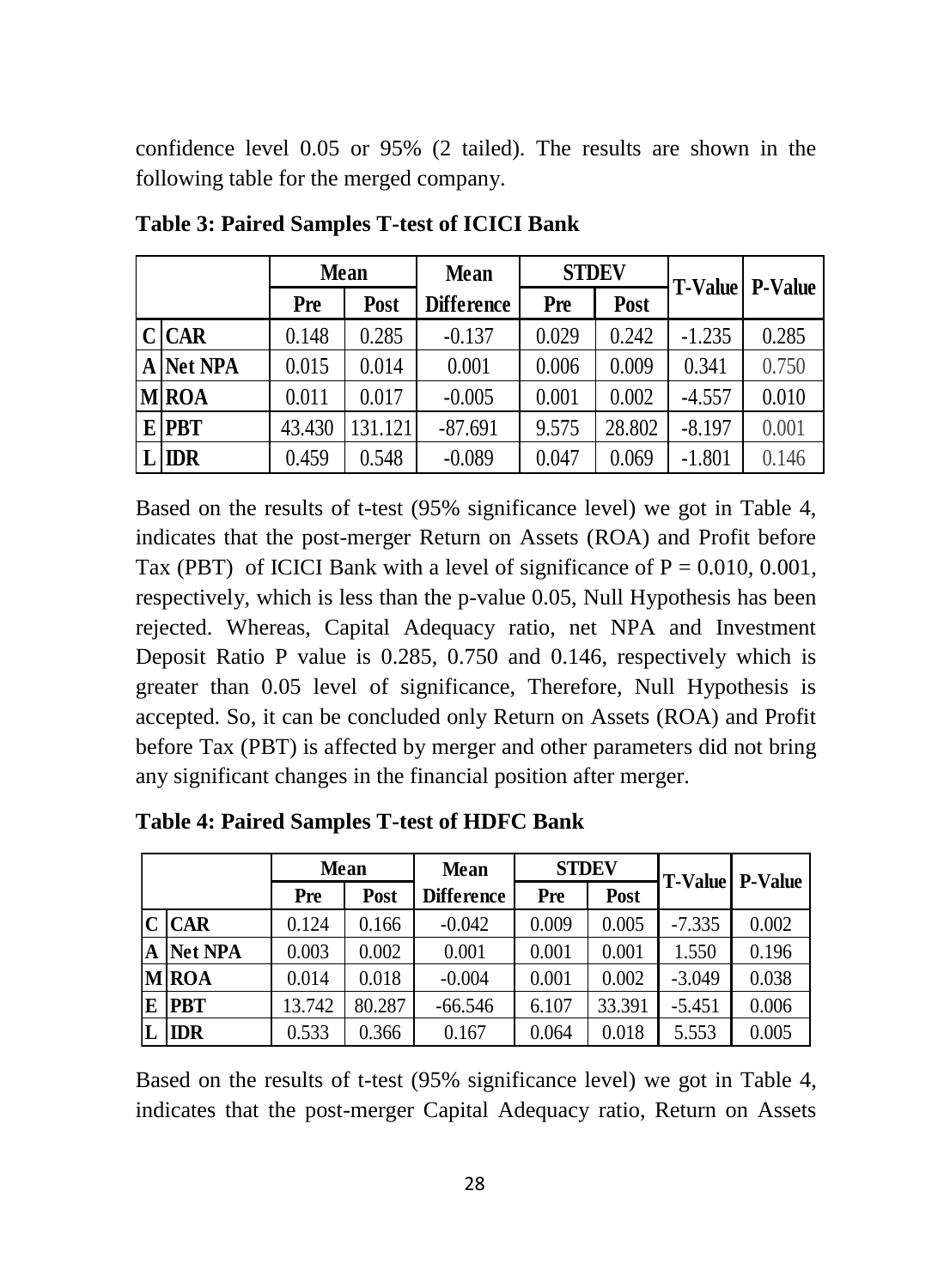(ROA), Profit before Tax (PBT) and Investment Deposit Ratio (IDR) of HDFC Bank with a level of significance of  $P = 0.002, 0.038, 0.006, 0.005$ , respectively, which is less than the p-value 0.05, Null Hypothesis has been rejected. Whereas, Net NPA P value is 0.196 which is greater than the 0.05 level of significance, Therefore, Null Hypothesis is accepted. So, it can be concluded only Net NPA is not affected by merger and other parameters did bring significant changes in the financial position after merger.

# **CONCLUSION**

During the process of evaluation of performance of Banks our study concluded that the Private sector bank has performed well as compared to public sector bank which is SBI.

After merger only ICICI bank and HDFC bank gain inorganic growth, whereas the State Bank of India (SBI) and Kotak Mahindra Bank lost on it, but the Kotak Mahindra Bank still seems to be seen better than SBI.

Overall, it can be concluded that after the Merger and Acquisition ICICI Bank performance is best, followed by HDFC Bank, SBI and Kotak Mahindra Bank is not doing that great, but the Kotak Mahindra Bank is at least in positive PBT against ABI which is negative PBT.

## **REFERENCES**

- Anderibom, Samuila, & Obute (2015), "The Effect of Mergers and Acquisitions on the Performance of Commercial Banks in Nigeria: Evidenced from United Bank for Africa (UBA) plc". International Journal of Education and Research,3(4).
- Brahma Chaudhuri (2018), "A Comparative Analysis of SBI and ICICI: Camel Approach". *International Journal of Research in Management, Economics and Commerce (IJRMEC)*, Volume-8, Issue-1, Pp 151-156.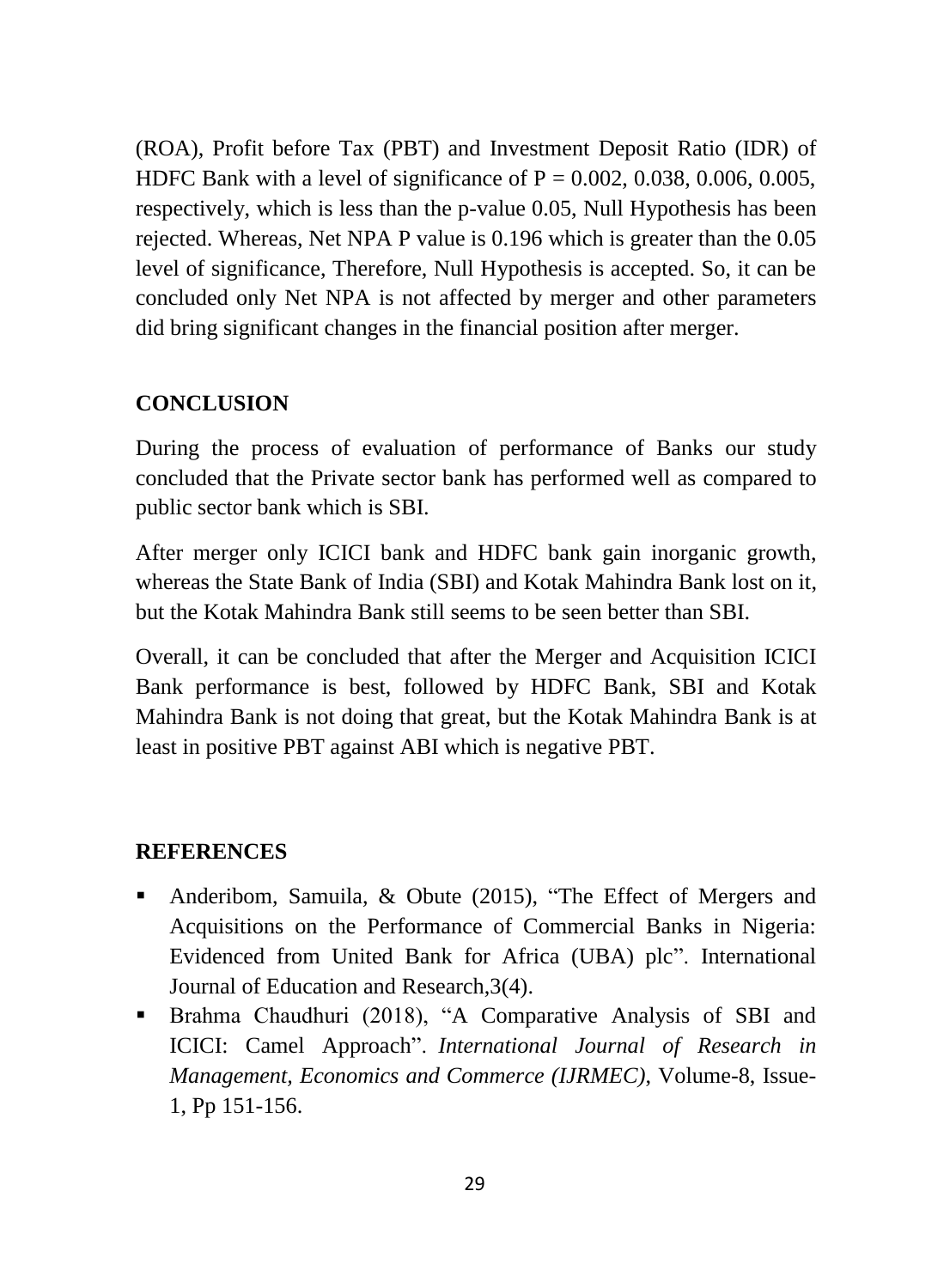- Dr. (Mrs.) Prashanta Athma, A. Bhavani (2017), "Trends in Mergers in Banking Sector in India: An Analysis" International Journal of Research In Commerce, Economics & Management, Vol.6, No.4.
- Kalaichelvan, K. (2011). "Efficacy of merger and acquisition in Indian banking industry: a study with reference to select merged banks in India" (Ph D Thesis). Pondicherry University, Puducherry.
- Devarajappa S, IRJC (2012), "Mergers in Indian Banks: A Study on Mergers of HDFC Bank Ltd and Centurion Bank of Punjab Ltd", International Journal of Marketing, Financial Services & Management Research Vol. 1 Issue 9, September 2012.
- Kaur P, Kaur G. "Impact of Mergers on the Cost Efficiency of Indian Commercial Banks". Eurasian Journal of business and economics. 2010; 3(5):27-50.
- Anita Makkar (2013) "Analysis of the financial performance of Indian Commercial Banks: A comparative study of ROA performance of public sector banks in India". IUP Journal of Bank Management, Vol. XI issue 3, pp.22-35.
- Jaspreet Kaur, Manpreet Kaur and Dr.Simranjit Singh (2015), ―"Financial performance analysis of selected public sector banks: A CAMEL model approach", I J A B E R, Vol. 13, No. 6, 4327-4348.
- Dr. Jeelanbasha.V "Comparative Performance Analysis of Selected Banks Using Camel Model" IOSR Journal of Business and Management (IOSR-JBM) 20.6 (2018): 87-93.
- Malhotra, P. K. (2013), "Performance Appraisal of Indian Public Sector Banks", World Journal of Social Sciences, Vol. 3. No. 3.
- Purohit, A. and Bothra, P. 2018. "A Camel Model Analysis of Selected Public and Private Sector Banks in India". Proceedings of ASAR International Conference, 07th January, 2018, Goa, India.
- Kishore, Meghani., (2015). "A comparative study on financial performance of public sector banks in India: An analysis on CAMEL model". Jawaharlal Nehru Technological University, Hyderabad, MPRA Paper No. 62844.
- Kumar, S. (2013). "Impact of Bank Mergers on the Efficiency of Banks: A study of merger of Bharat Overseas Bank with Indian